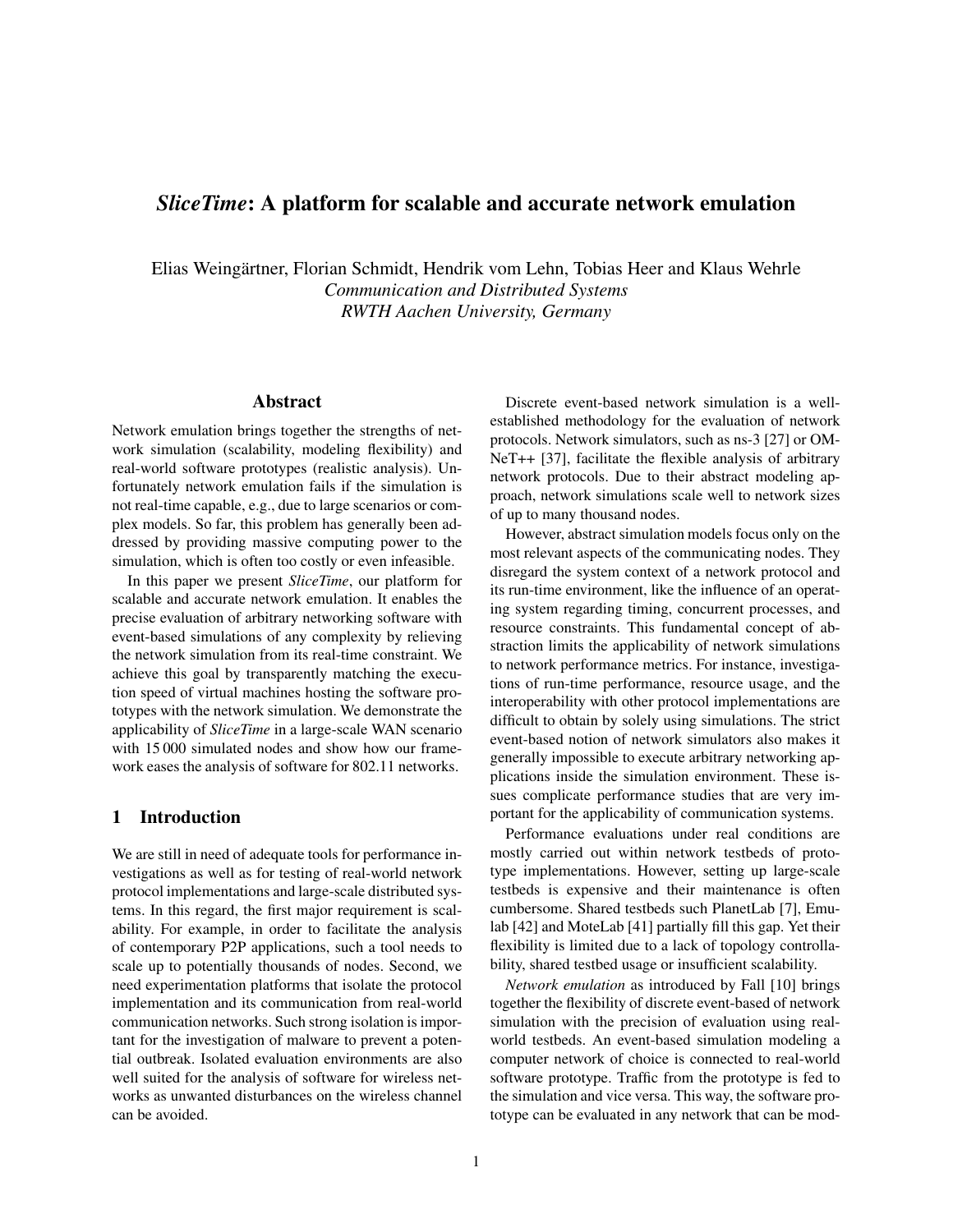eled by the simulator. One fundamental issue of network emulation are the different time representations of eventbased simulations and software prototypes. Event-based simulations consist of a series of discrete events with an associated event execution time. Once an event has been processed, the simulation time is advanced to the execution time of the next event. By contrast, software prototypes observe a continuously progressing wall-clock time.

Existing implementations of network emulation pin the execution of simulation events to the corresponding wall-clock time. Unfortunately, this approach is only useful if the simulation can be executed in real time. Otherwise, a simulation without sufficient computational resources will lag behind and thus be unable to deliver packets timely. Such *simulator overload* may result from complex network simulations, for example due to a high number of simulated nodes or models of high computational complexity. Simulator overload has to be prevented because deficient protocol behavior such as connection time-outs, unwanted retransmissions, or the assumption of network congestion would be the direct consequence. Moreover, even slight simulator overload may invalidate performance evaluations because the network cannot be simulated within the required timing bounds.

Speeding up the simulation to make it real-time capable is the first obvious option to deal with simulation overload. This speed-up can be achieved by supplying the simulation machine with sufficient computational resources in forms of hardware or by parallelizing the network simulation. However, we argue that this approach lacks generality because parallel processing can only scale to the degree of possible parallelism within the simulation. In addition, the amount of hardware needed for real-time execution rapidly grows with the simulation complexity, making this option inaccessible for many research institutes and individuals.

So far, network emulation has merely been an arms race between the complexity of the simulation model and the computational power of the simulation hardware. Hence, traditional approaches result in *variable hardware requirements* and *fixed execution time* (real time). By contrast, we aim at reducing the cost of precise network emulation by designing a system with *fixed hardware demands* but with *variable execution time* (real time or slower). More specifically, the main contributions of this paper are the following:

1. We thoroughly elaborate the design of *Slice-Time* and its underlying concept of synchronized network emulation [39, 40] (Section [2\)](#page-1-0). It eliminates the need of the network simulation to execute in real-time. This enables network emulation scenarios using simulations of any complexity. We achieve this goal by synchronizing the software prototypes with the network simulation. Using virtualization, we decouple the software prototypes' perceived progression of time from wall-clock time.

- 2. Our implementation of *SliceTime* (cf. Section [3\)](#page-3-0) for x86 systems enables the synchronized execution of Xen-based [3] virtualized prototypes and ns-3 simulations with an accuracy down to 0.01 ms.
- 3. We show that *SliceTime* delivers a high degree of accuracy and transparency, both regarding timing and perceived network bandwidth (Sectio[n4\)](#page-6-0). We further demonstrate in our evaluation of *SliceTime* that is run-time efficient and that the synchronization overhead stays below 10% at an accuracy of 0.5 ms.
- 4. We illustrate how *SliceTime* simplifies testing and performance evaluations of WiFi software for Linux by remodeling a large-scale AODV field test entirely in software. We further demonstrate the scalability of *SliceTime* by applying it to a large-scale wide-area network (WAN) scenario with 15 000 nodes (Section [5\)](#page-9-0).

In Section [6](#page-11-0) we discuss the related work before concluding this paper in Section [7.](#page-12-0)

### <span id="page-1-0"></span>2 *SliceTime*

We now present the design of *SliceTime*. A *Slice-Time* setup incorporates three main components (cf. Figure [1\)](#page-2-0): The central synchronization component (*synchronizer*), at least one virtual machine (VM) carrying a software prototype of choice, and an event-based network simulation. The synchronizer controls the execution of the network simulation and the software prototypes. In order to carry out such a synchronization, the synchronizer must interrupt the execution of the prototype or the simulation at times to achieve precise clock alignment. To enable this suspension, the software prototypes are hosted inside virtual machines for means of control.

#### 2.1 Synchronization Component

The synchronization component centrally coordinates a *SliceTime* setup. Its task is to manage the synchronous execution of the network simulation and the attached virtual machines. It implements a synchronization algorithm to prevent potential time drifts and clock misalignments between the virtual machines and the network simulation. As choice for the synchronization algorithm, we consider solutions known from the research domain of parallel discrete event-based simulation (PDES) [11]. In this regard, two classes of synchronization are distinguished, optimistic synchronization schemes and conservative synchronization schemes.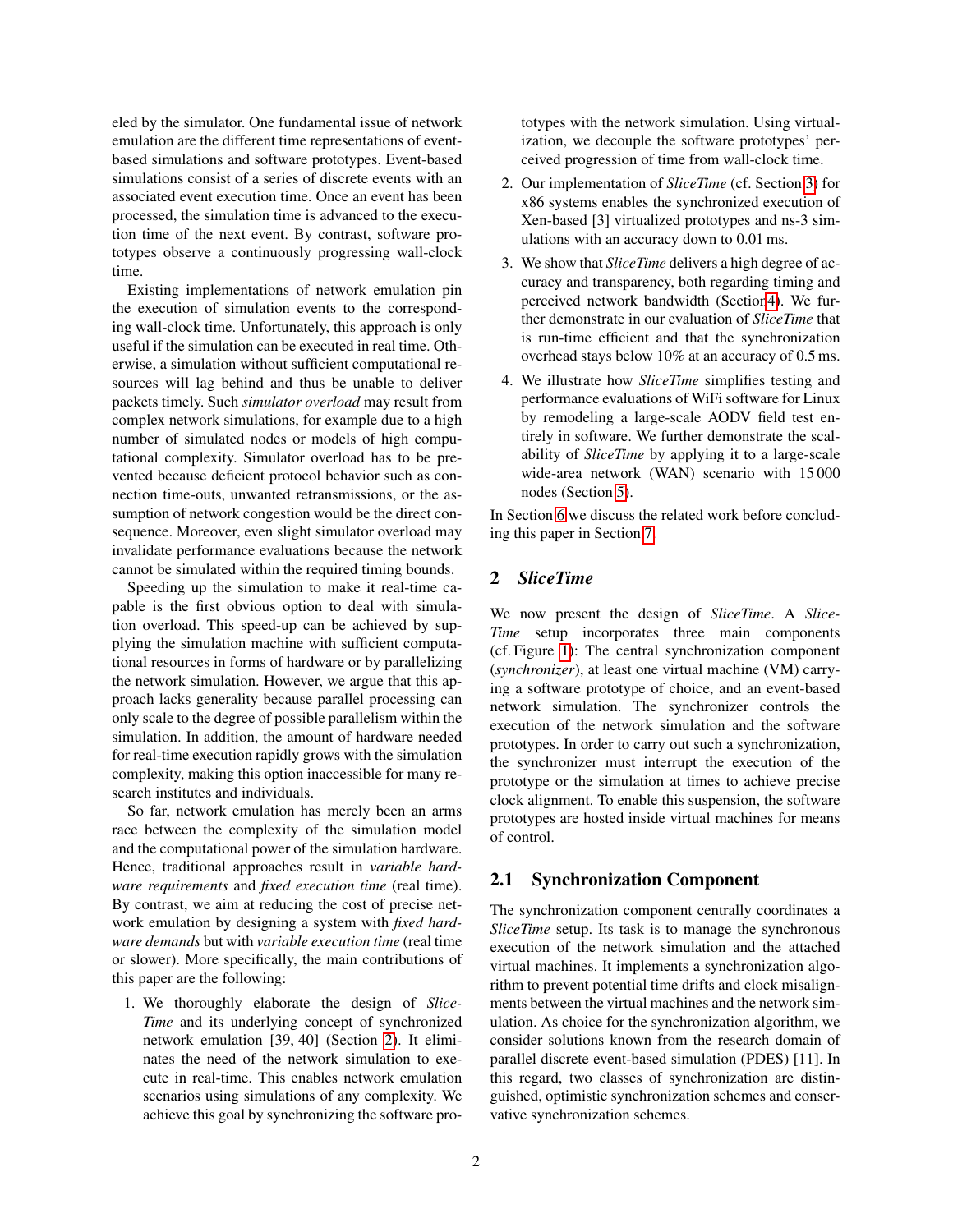

<span id="page-2-0"></span>Figure 1: Conceptual Overview of *SliceTime*: By relying on entirely virtualized prototypes, we are able to synchronize the execution speed of the simulation and the prototypes. The simulation is relieved from its real-time constraint, enabling large-scale network emulation scenarios on off-the-shelf hardware.

Optimistic schemes, most notably Time Warp [18], execute the parallel simulation in a speculative fashion. In case of synchronization errors, roll-backs are used to restore a consistent and error-free global state. For the ability to roll back to a consistent state, optimistic schemes often incorporate regular snapshots of the synchronized peers. As the state of a virtual machine includes the memory allocated for the running operating system instance, check-pointing is costly at the desired level of synchronization granularity. Conservative synchronization schemes, by contrast, guarantee a parallel execution without synchronization errors, and hence, do not require a roll-back mechanism. However, most conservative schemes, such as the null-message algorithm by Chandy and Misra [6], require knowledge about the future behavior (look-ahead) of a system. While the lookahead in event-based simulations can be determined by inspecting their event queue, predicting the future runtime behavior of a virtual machine is generally not possible. In effect, this limits the choice of a synchronization algorithm for *SliceTime* to a scheme which neither makes assumptions about the future behavior nor requires regular snapshots to be taken.

*SliceTime* uses a scheme similar to conservative time windows (CTW) [23] for synchronizing network simulations and VMs. In the following, we refer to this algorithm as *barrier synchronization*. Figure [2](#page-2-1) shows the synchronization of two components, one VM and one network simulation, via the barrier synchronization algorithm. It allows every synchronized peer to run for a certain amount of time, the so-called *time slice*, after which it blocks until all other peers reach the barrier. At this point, the barrier is lifted, and a new future barrier is set up to which the execution of the synchronized components continues again. As the execution of both the network simulation and the virtual machine is always bounded by a barrier, the time drift between them is limited to the size of one time slice at all times. Con-



<span id="page-2-1"></span>Figure 2: Different steps of the barrier algorithm used for the synchronization of one VM and one event-based simulation. The execution of the simulation and the VM is blocked until both have finished the time slice.

sequently, the synchronization accuracy is directly given by the size of the time slice.

# 2.2 Virtual Machines

The virtual machines encapsulate the software prototype to be integrated with the network simulation. We consider a prototype to be an instance of any operating system (OS) that carries arbitrary network protocol implementations or applications. The virtualization of OS instances hosting software prototypes disassociates their execution from the system hardware and hence allows for obtaining full control over their run-time behavior.

Therefore, the execution of the prototype can be suspended until all synchronized components have reached the end of the time slice. This suspension avoids simulator overload by allowing the network simulator to run while the virtual machines are waiting. However, this suspension is typically detectable by the VMs, because they are relayed information from hardware time sources. Under normal circumstances, this behavior is desired to keep the clock synchronized to wall-clock time and to make sure that timers expire at the right point of time. However, since we suspend the VMs in order to synchronize their time against each other and the simulation, we must avoid this behavior. Having full control over the VM's perception of time we instead provide them with a consistent and continuous logical time. This leaves us with the possibility of transparently suspending the execution of a prototype without the implementation noticing the actual gap in real-world time.

# 2.3 Event-based Network Simulation

The key task of the network simulation is to model the network that connects the virtual machines. Following the terminology of Fall [10], we distinguish between an opaque and a protocol-aware network emulation mode. In the case of opaque network emulation, the simulator merely influences the propagation of network traffic,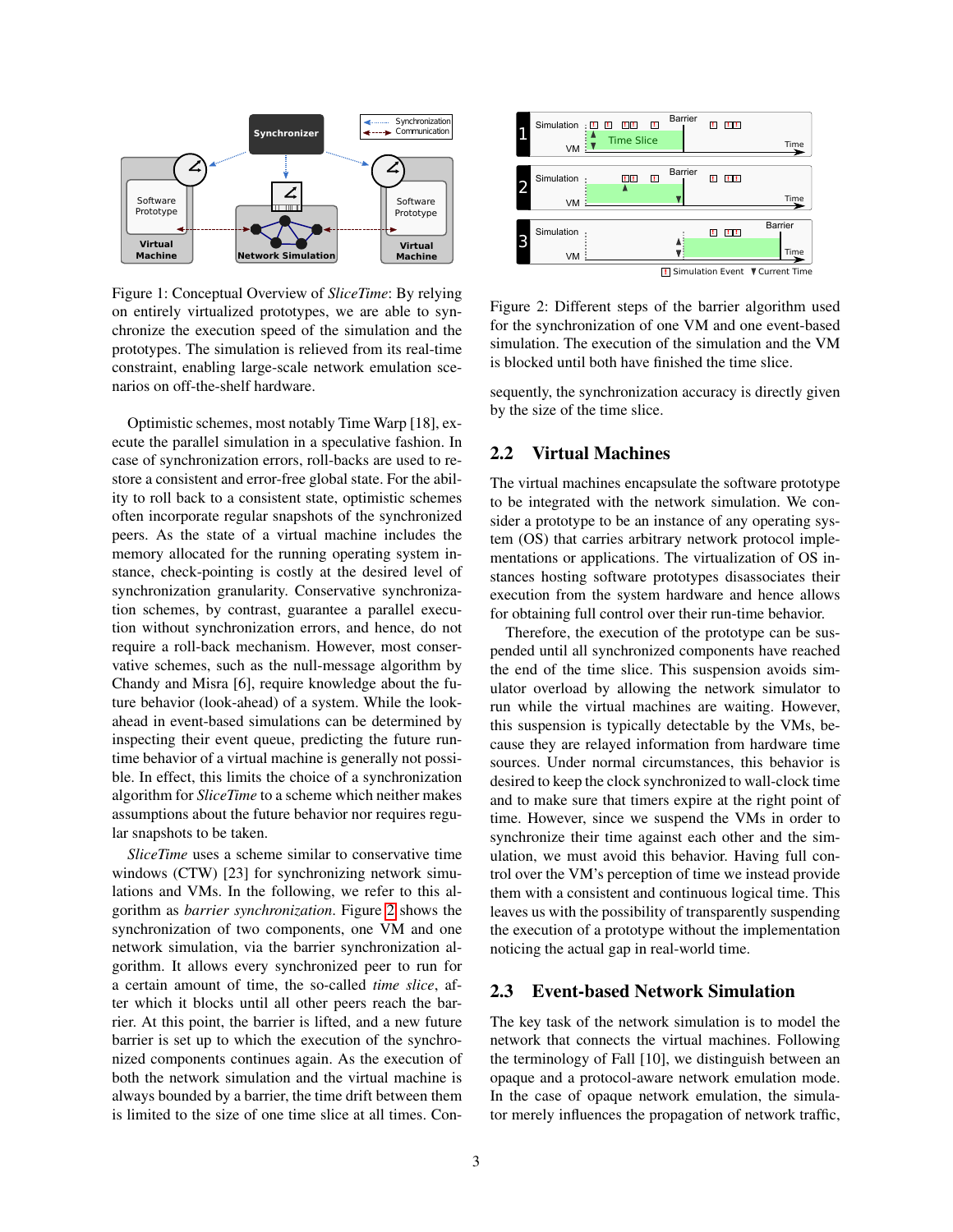for example by delaying or duplicating packets. This approach is prevalent in many available tools [1, 2, 5, 30]. By contrast, we focus on protocol-aware network emulation. In this case, the network simulation implements the communication protocols that are used by the VM prototypes. This enables the provision of simulated hosts that interact with the VMs.

For integrating an event-driven network simulation with a *SliceTime* setup, it needs to be interfaced to both the synchronization component (*timing control interface*) and the virtual machines (*data communication interface*). The timing control interface is tightly coupled with the event scheduler of the simulator. Recall that an event-based network simulator maintains a list of all scheduled events ordered by the time of execution. Typically, the simulation simply processes these events sequentially until the event queue is empty. In *SliceTime*, a custom scheduler checks if the next event's time of execution resides in the current time slice. If this is the case, the event is executed. If not, the event scheduler notifies the synchronization component through the timing control interface. The next event is processed after the barrier has been shifted past the execution time of the event.

The data communication interface connects the simulation and the virtual machines on the protocol level. The functional integration between the VMs and the network simulation takes place at *gateway nodes* inside the simulation, a concept adapted from [10]. These nodes can be viewed as a simulation's internal representation of the virtual machine they are connected to. Their real functionality is inside the virtual machine and their purpose is to have a communication endpoint inside the simulation at which the packet exchange with the virtual machines takes place.

For performance reasons, many network simulation frameworks use custom data structures to model a network packet, and encapsulation is mostly expressed using pointers to secondary message structures. In contrast, real systems exchange binary information, for example, Ethernet frames. When a binary packet generated by a VM arrives at the simulator, the gateway node takes care of converting it into a network simulation message. Similarly, an outgoing packet must be serialized in an adequate fashion before it leaves the simulation.

### <span id="page-3-0"></span>3 Implementation

We now discuss our implementation of *SliceTime* comprising three types of main components (see Figure [3\)](#page-4-0): a synchronization component (*synchronizer*), the virtual machine infrastructure and a network simulation. Two different flows of communication are present in our system. The synchronizer delivers the synchronization information over the *timing control interface* using a lightweight signaling protocol. A tunnel that carries Ethernet frames from the VMs to the simulation and vice versa serves as our *data communication interface*. The VM implementation is based on the Xen hypervisor and executes multiple instances of guest domains which host an operating system and a prototype implementation. Our implementation uses the ns-3 network simulator to model the network to which the VMs are connected. For this purpose we extend the existing emulation framework of ns-3 for synchronized network emulation.

### 3.1 Synchronization component

The synchronizer is implemented as a user-space application. Its main purpose is to implement the timing control interface. The synchronization component assigns discrete slices of run-time to the simulation and to the virtual machines. In order to distribute the synchronized components across different physical systems, the synchronization signaling is implemented on top of UDP. In addition to the synchronization coordination, the synchronizer also manages the set of synchronized components. In particular, it allows peers to join and to leave the synchronization during run-time. This allows to run certain tasks (e.g., booting and configuring a virtual machine and the hosted software prototype) outside the the synchronized setup.

#### <span id="page-3-1"></span>3.1.1 Timing Control Interface

One challenge is the large amount of messages that needs to be exchanged between the synchronized VMs and the simulation. For example, if the time slices are configured to a static logical duration of 0.1 ms, the synchronization component needs to issue 10 000 time slices to all attached VMs and the simulation for one second of logical time. An additional massive amount of messages is caused by the synchronized peers to signal the completion of every time slice individually to the synchronizer. Therefore, in order to maintain a good run-time efficiency, it is vital to limit the delays and the overhead caused by synchronization signaling and message parsing. For these reasons, we created a lightweight synchronization protocol based on UDP for *SliceTime*. It provides all communication primitives of the timing control interface. The assignment of time slices to all synchronized peers is carried out using UDP broadcasts, while the remaining communication, such as signaling time slice completion, takes place using unicast datagrams. Moreover, the UDP packets have a fixed structure and only carry the synchronization information in binary form. This is necessary to keep both the packet size and the parsing complexity at a very low level.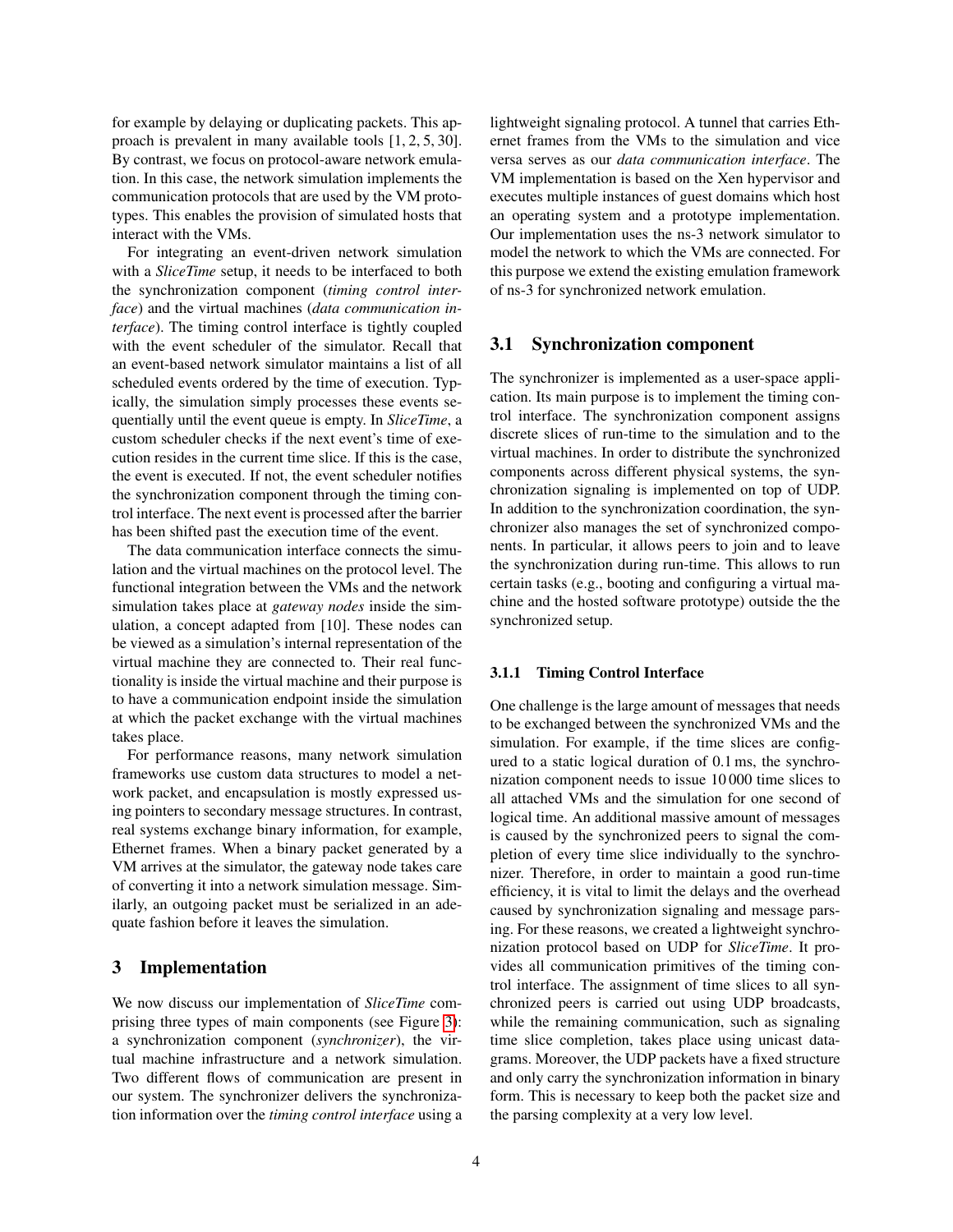

<span id="page-4-0"></span>Figure 3: *SliceTime* consists of a central synchronization unit, at least one network simulation based on ns-3 and one or more Xen hypervisor systems serving as the VM infrastructure.

#### 3.2 Virtual Machines

We use the Xen hypervisor and its scheduling mechanisms as the basis of our work. Xen is a virtual machine monitor for x86 CPUs. The hypervisor itself takes care of memory management and scheduling, while hardware access is delegated to a special privileged virtual machine (or *domain*, in Xen's parlance) running a modified Linux kernel. As the first domain that is started during booting, it is often referred to as dom0.

Xen supports two modes of operation: paravirtualization mode (PVM) and hardware virtualization mode (HVM). *SliceTime* uses Xen HVM domains for virtualizing operating systems and software prototypes. In contrast to para-virtualization, HVM Xen domains do not require the kernel of the guest system to be modified for virtualization. This allows any x86 OS, also closed source OS such as Windows, to be incorporated into a *SliceTime* set-up.

We now describe the main parts of our work: a) the data communication interface to couple virtual machines and the simulator, b) the synchronization client that interfaces with the synchronization component, and c) the changes necessary to transparently interrupt and restart the VM to align its execution speed to the run-time performance of the simulator.

#### <span id="page-4-1"></span>3.2.1 Data Communication Interface

For the network data communication between virtual machines and simulation, it is first important to note that every virtual machine can have one or several virtual network interfaces that look like real interfaces to the virtual machine, and can be accessed inside dom0. We bridge the virtual interface in the dom0 with a tap device and redirect all Ethernet traffic from the VM to the computer running the simulation. Conversely, all Ethernet frames received from the simulation over the tunnel are fed back to the virtual machine in the same way.

#### 3.2.2 The Xen Synchronization Client

To keep the VM in sync with the communication, the synchronization component communicates with a synchronization client on the machine running Xen. Because of the potentially high number of synchronization messages (depending on the the size of the chosen time slices), the performance of the synchronization clients is crucial to the overall performance of the system. For this reason, the client was implemented as a Linux kernel module. This is especially beneficial because Xen delegates hardware access to the privileged domain dom0. Therefore, the implementation in kernel space of the privileged domain saves half of the otherwise necessary context switches for communication and our VM implementation. Since context switches (between user space, kernel space, and, in addition here, hypervisor context) are expensive operations, halving the number of them has a very noticeable impact on the overall performance.

The client communicates with the synchronization component via UDP datagrams as described in Section [3.1.1.](#page-3-1) It then instructs Xen's scheduler via a hypercall (the domain-hypervisor equivalent of a user-kernel system call) to start the synchronized domain for the amount of time specified by the synchronizer. The client also registers an interrupt handler to a virtual interrupt, that is, an interrupt that can be raised by the hypervisor. When the synchronized domain has finished its assigned time slice, the interrupt is raised, the client's handler is executed, and it can inform the synchronizer via UDP. This interrupt-based signaling ensures a prompt processing by the involved entities.

### 3.2.3 Xen Extensions

The other tasks necessary for our synchronization scheme are carried out within the Xen hypervisor. To reach the goals we set forth, it is necessary to be able to precisely start and stop the VM's operation according to the assigned time slices by the synchronization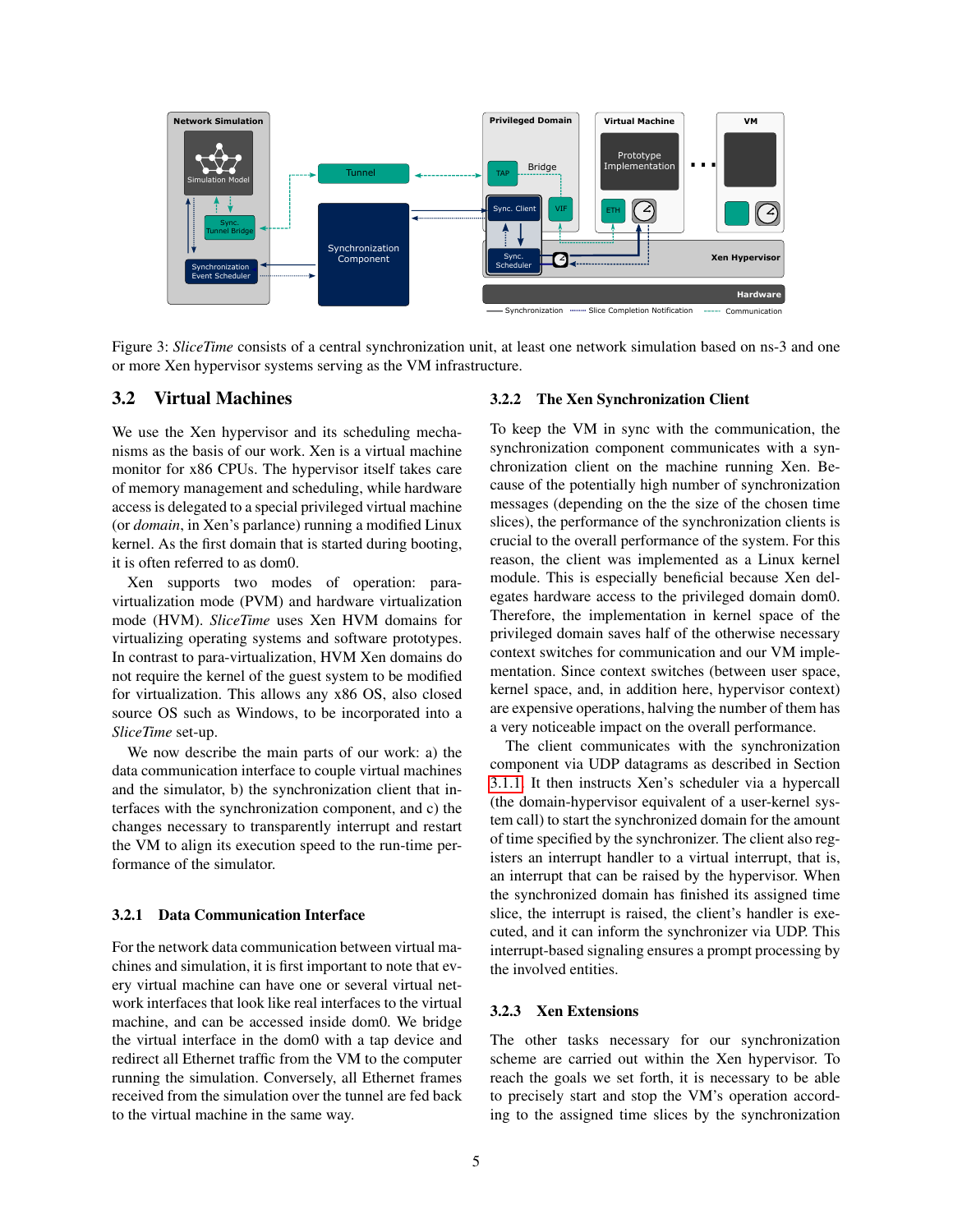component. However, since operating systems have ways to detect the passing of time via hardware support (real time clocks, hardware timers etc.), simply stopping and restarting the VM will not lead to the desired effect. It will still be aware of the passing of time while it was stopped, and therefore, operations that depend on time information (e.g., time-outs of TCP connections) will still occur at the wrong times. Therefore, to reach transparency, it is not only necessary to be able to start and stop VMs accurately, but also to provide a consistent and steady perception of time for the VM. Hence, all time sources of the VM must be controlled and adjusted in the hypervisor.

To reach the first goal, that is, starting and stopping VMs and running them for precise number of times, we extended the sEDF (simple earliest deadline first) scheduler that is part of the Xen hypervisor. Schedulers in Xen schedule VMs in a similar fashion to an operating system's scheduler. In particular, the sEDF maintains periodical deadlines for each domain, and an amount of time the domain has to be executed up to that deadline. To manage the domains, it utilizes several queues. A run queue contains all domains that still need to run some time until their next deadline; once this constraint is fulfilled, a domain migrates to the wait queue until it reaches its deadline, at which point it rejoins the run queue with a new deadline and required execution time.

However, the synchronized domains have to be kept outside this periodical scheme, because these are only scheduled when the synchronization component issues the instruction to do so. Therefore, we introduced another queue, the sync queue, which works as a replacement of the wait queue for synchronized domains. These domains stay on that queue until they are to be scheduled again, then migrate to the run queue, and back to the sync queue afterwards. This way, synchronized domains can be kept outside the normal scheduling on non-synchronized domains. Hence non-synchronized domains may coexist with synchronized domains on the same physical machine.

One issue that originally impaired precise timing in the low microsecond range was rooted in the original implementation of the Xen scheduling subsystem. The Xen scheduler assumes itself to run instantly, not consuming any time. Therefore, a time stamp at the beginning of the execution of the scheduling loop was taken. This was considered the point of time the next scheduled domain was started. Therefore, time spent in the scheduler was attributed to the domain chosen for execution. We changed this to take a time-stamp before the context switch to the domain. This causes the time spent in the scheduler not to be attributed to any domain, therefore increasing accuracy. In addition, our modified sEDF scheduler records overall assigned run-time and adjusts itself to the small (generally sub-microsecond) inaccuracies that are inherent to Xen's timer management and lead to slightly early or late returns from the scheduled VM to the hypervisor.

To reach the second goal, that is, masking the passing of time from VMs while being stopped, different changes had to be applied to the Xen hypervisor. In fact, one of the reasons we decided to use a virtualization approach for *SliceTime* was the specific characteristic of decoupling a virtualized operating system from the hardware it, under normal circumstances, directly interfaces with. This way, we can modify the information that the OS receives from the hardware time sources, and therefore reach our goal of masking the passing of time.

To facilitate this masking, we have to amend the two main sources of time keeping: time counters and interrupt timers. Within the modified scheduler, we take timestamps whenever a domain is scheduled and unscheduled. This allows us to keep track of the total amount of time the domain was not running since the start of the synchronization. This delta value is subtracted from the counter that domains use to measure the passing of time; in the case of Xen and HVM domains, this measurement is chiefly based on the time stamp counter (TSC), a CPU register whose value increases at regular intervals. Modern CPUs with hardware virtualization support allow the virtualization of the TSC, which allows us to change its value as realized by the VM by subtracting the delta value. This way, the TSC progresses in a linear fashion, even if the domain is unscheduled for extended amounts of time.

Timers, the second source of time keeping, must also appear to act as if the domain was running continuously. To facilitate this, the same scheduler timestamps are used to keep track of the time the domain was last unscheduled. Whenever a domain is unscheduled, all timers that belong to it are stopped; in particular, all timers that belong to the virtualized hardware timers such as the RTC and APIC timers. When the domain is rescheduled again, the time delta since the last unscheduling is added to the expiry time of all timers, after which they are reactivated. This way, timers expire at the correct point of virtual time, upholding the notion of linearly progressing time.

### 3.3 Network Simulation

*SliceTime* relies on ns-3 as network simulator, as opposed to our preliminary work [39,40] in which OMNeT++ was used. In contrast to OMNeT++ and the vast majority of all event-based network simulators, ns-3 internally represents packets as bit vectors in network byte order, resembling real-world packet formats. This removes the need of explicit message translation mechanisms and simplifies the implementation of network emulation features.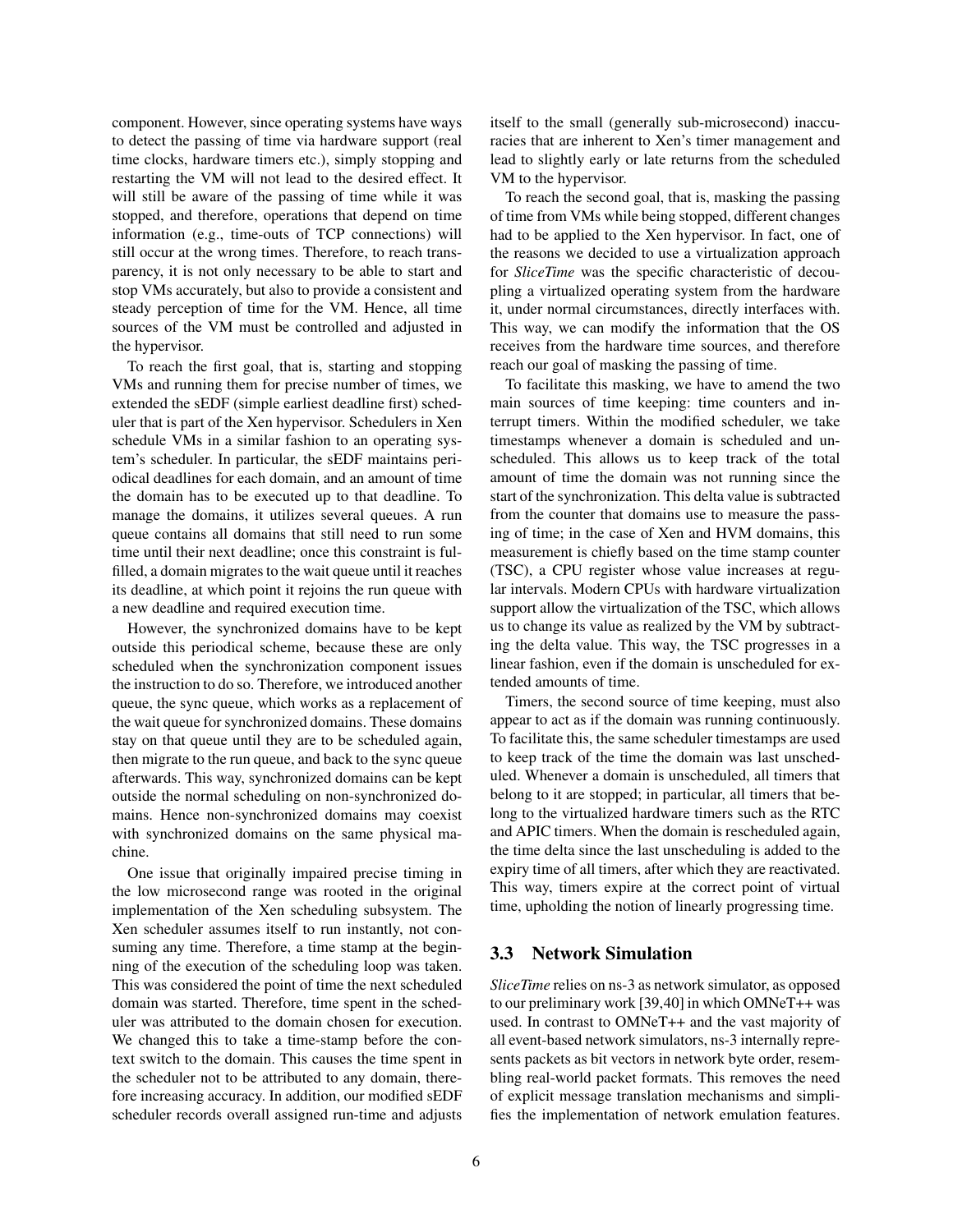The modular design of ns-3 facilitates the integration of the additional components as needed by *SliceTime*. The timing control as well as the communication interface are implemented as completely separate components whose implementation is not intermingled with existing code.

There are some similarities between the *Slice-Time* simulation components and the emulation features already provided by ns-3. Both have to synchronize the event execution to an external time source. For the existing emulation implementation of ns-3 this is the wallclock time. In the case of *SliceTime* the synchronizer acts as external time source. The so called simulator implementations in ns-3 are responsible for scheduling, unqueuing and executing events. There is one which does this in a standard manner and another one for realtime simulations (i.e., synchronized to wall clock time). Which of these is used is determined by setting a global variable in the simulation setup.

We added a third simulator implementation that connects arbitrary ns-3 simulations to the timing control interface. The simulation registers at the synchronizer before its actual run begins. Similarly, the simulation deregisters itself at the synchronizer after all events have been executed. Upon the execution of an event, our implementation checks whether its associated simulation time is in the current time slice. If this is not the case, it sends a finish message to the synchronizer and waits for the barrier being shifted. The actual communication with the synchronizer is encapsulated in a helper class which holds a socket, provides methods to establish and tear down a connection and to exchange the synchronization messages. Another modification is the provision of a method which schedules an event in the current time slice. This is needed because the regular scheduling methods only provide the time of the last executed event, which can be wrong in case of network packets arriving from outside the simulation.

The ns-3 simulator already provides two mechanisms for data communication with external systems. Both can be used with real-time simulations and synchronized emulation. The emulation net device works like any ns-3 network device, but instead of being attached to a simulated channel, it is attached to a real network device of the system running the simulation. In contrast to this the tap bridge attaches to an existing ns-3 network device and creates a virtual tap device in the host system. With both mechanisms, packets received on the host system are scheduled in the simulation and packets received in the simulation are injected into the host system.

Besides supporting these existing two ways, we added a *synchronized tunnel bridge*. It implements the data communication interface and connects the simulation to a remote endpoint. The endpoint is usually formed by a VM, however the tunnel protocol could also be used to interconnect different instances of ns-3. Again the actual communication is encapsulated in a helper class. This is not only to keep the bridge itself small, but also to reduce the number of sockets needed. In a scenario where multiple tunnel bridges are installed inside a simulation it is sufficient to have one instance of this helper class. Outgoing packets are sent through its socket to a destination specified by the bridge sending the packet. Incoming packets are dispatched by an identifier included in our tunnel protocol and then scheduled as event in the corresponding bridge to which the sender of the packet is connected. Since incoming packets are not triggered by an event inside the simulation but can occur at any time, there is a separate thread running which uses a blocking receive call on the socket. This technique has the advantage to avoid polling and is also used by the emulation net device and the tap bridge.

### <span id="page-6-0"></span>4 System Evaluation

We now examine the achievable accuracy of *SliceTime*. First, we look into the timing precision and the accuracy of the perceived throughput. Later on, we also measure the performance impact introduced by the synchronization process on the general run-time performance. We further investigate how it affects the perceived CPU performance on a VM. All experiments were carried out in a testbed of four Dell Optiplex 960 PCs, each equipped with a 3GHz Intel Core2 Quad CPU and 8 GB of RAM, either executing our VM implementation based on Xen or ns-3 with our synchronization extensions. The PCs were interconnected using Gigabit Ethernet. Regarding the VMs, we used Linux 2.6.18-xen for the control domain as well as the guest domains.

Most importantly, *SliceTime* needs to produce valid results for any run-time behavior of both the simulation and the VMs attached. For this purpose, we investigate two performance metrics at different levels of synchronization accuracy. The round-trip time between a simulation and a VM as well as the TCP throughput of two VMs which are communicating using TCP over a simulated network.

#### 4.1 Timing Accuracy

In our first experiment, we captured 1 500 ICMP Echo replies (Pings) between a VM and a simulated host for different simulated link delays and time slice sizes. Figure [4](#page-7-0) shows the measured RTT distributions for a fixed time slice size of 0.1 ms. We visualize the RTT distributions using standard box plots. The boxes are bounded by the upper and lower quartile of the corresponding RTT distribution. The box represents the middle 50% of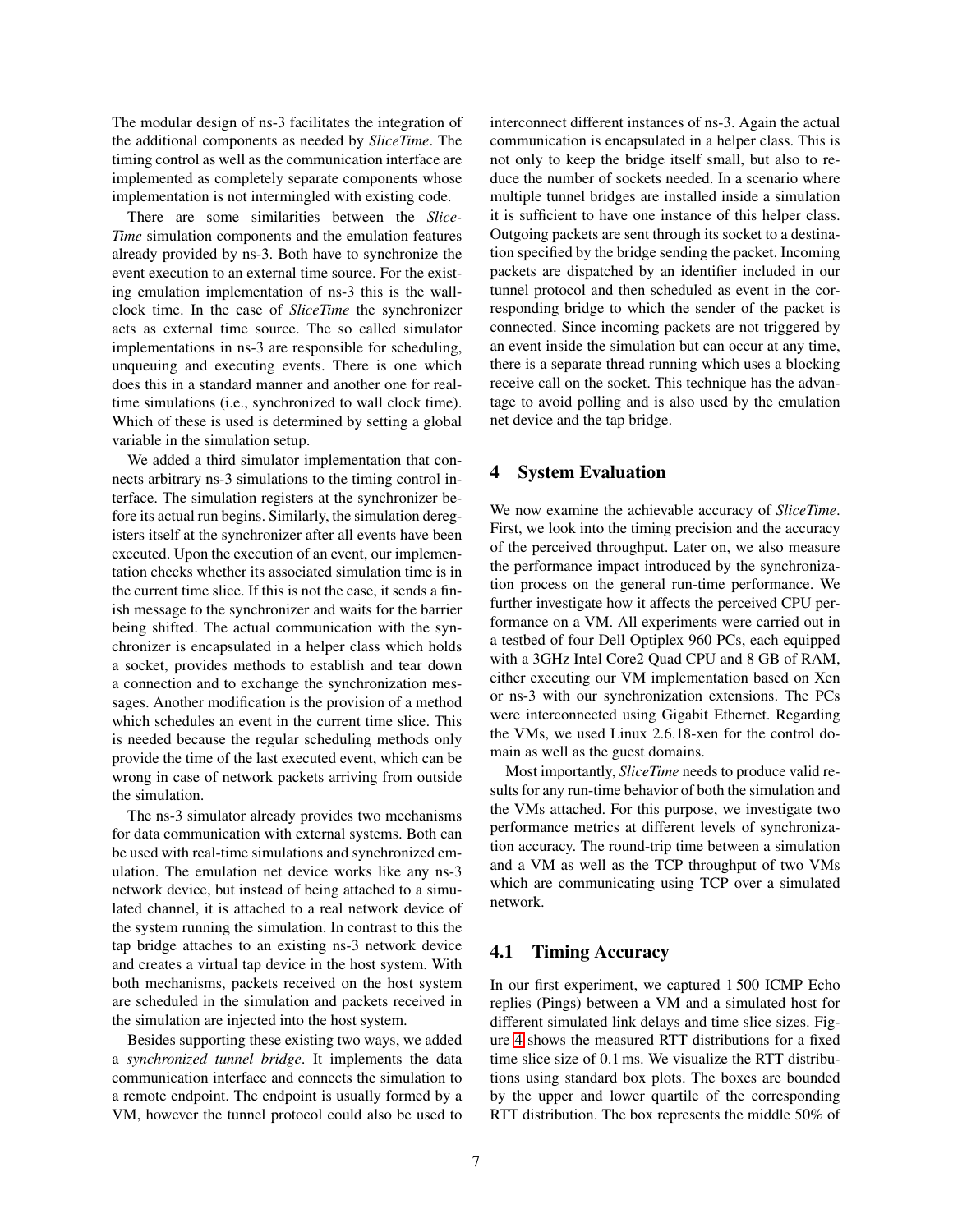

Figure 4: RTTs for different simulated link delays: the simulated delays are correctly perceived by the VM

<span id="page-7-0"></span>

<span id="page-7-1"></span>Figure 5: RTT distributions for different time slice sizes: smaller time slices lead to a higher synchronization accuracy and less variance in the measured RTTs.

the RTT measurements and its width is given by the interquartile range (IQR). The whiskers visualize the lowest and the highest RTT measured within an interval of 1.5 IQR.

If no simulation delay is present, most RTTs fall into a small range around 0.2 ms. We term this the *base delay* and it comprises time for processing and packet propagation. At all other simulation delays, the median and the RTT distributions are correctly shifted by the sum of twice the simulated link delay. For every series, few outliers are well above the expected range. We explain these deviations with the non-deterministic processing delay of ICMP frames inside the VM's protocol stack. Figure [5](#page-7-1) displays the relation of the chosen time slice size and the resulting RTT distributions for a fixed simulated link delay of 0.5 ms and a variable time slice size.

As expected, the variation decreases for smaller time slices and converges towards the expected value of twice the simulated link delay plus the base delay. First, this result clearly demonstrates that a higher synchronization accuracy directly impacts the accuracy of the measurements themselves. Second, we see that it is important to choose the time slice size considerably smaller than the simulated link delay. Hence, the correct choice of the adequate slice size is a crucial parameter of *SliceTime*. For the simulation of many WAN scenarios (e.g., Inter-



<span id="page-7-2"></span>Figure 6: Network Throughput at different time slice sizes: the synchronization does not affect the throughput perceived by the VMs. The measured throughput on the VMs corresponds to the simulated link capacity.

net services) time slices in the range between 0.1 ms and 2 ms are sufficient, as RTTs are mostly in the range of several milliseconds.

### 4.2 Throughput Accuracy

We now evaluate the accuracy of our implementation regarding the network throughput perceived by the VMs. For this purpose we use a small ns-3 simulation, consisting of one IP node to which two gateway nodes are attached using full-duplex CSMA/CD channels. To each of those two gateway nodes, one VM is connected. Using the netperf [19] TCP\_STREAM benchmark, we measured the throughput between both VMs. Figure [6](#page-7-2) shows the results for different simulated channel bandwidths and varied time slice sizes. The data points are averages over 10 netperf runs, with every run lasting 20 seconds.

Most notably, the synchronization is transparent to the VMs in terms of perceived TCP bandwidth, as the time slice size has practically no influence on the measured TCP throughput. In addition, the throughput measured on the VMs very well reflects the simulated channel bandwidth. On average, the measured net throughput on the VMs is 5.4% lower than the simulated link capacity.

#### 4.3 Synchronization Overhead

Because synchronized VMs are not operating in realtime, we now analyze the overhead in terms of actual run-time penalties introduced by the synchronization. We measured the real-time duration for 120 seconds of logical time issued to the VMs by the synchronizer. All VMs were executed on the same physical machine. We calculated the *overhead ratio (OR)* by dividing the consumed real-time by the logical run-time. Figure [7\(a\)](#page-8-0) displays the OR of one and two VMs (HVM mode) for varying time slice sizes. Up to a size of 0.5 ms, the synchronization overhead remains below 10%, which is still close to realtime behavior. For smaller slice sizes, VMs need to be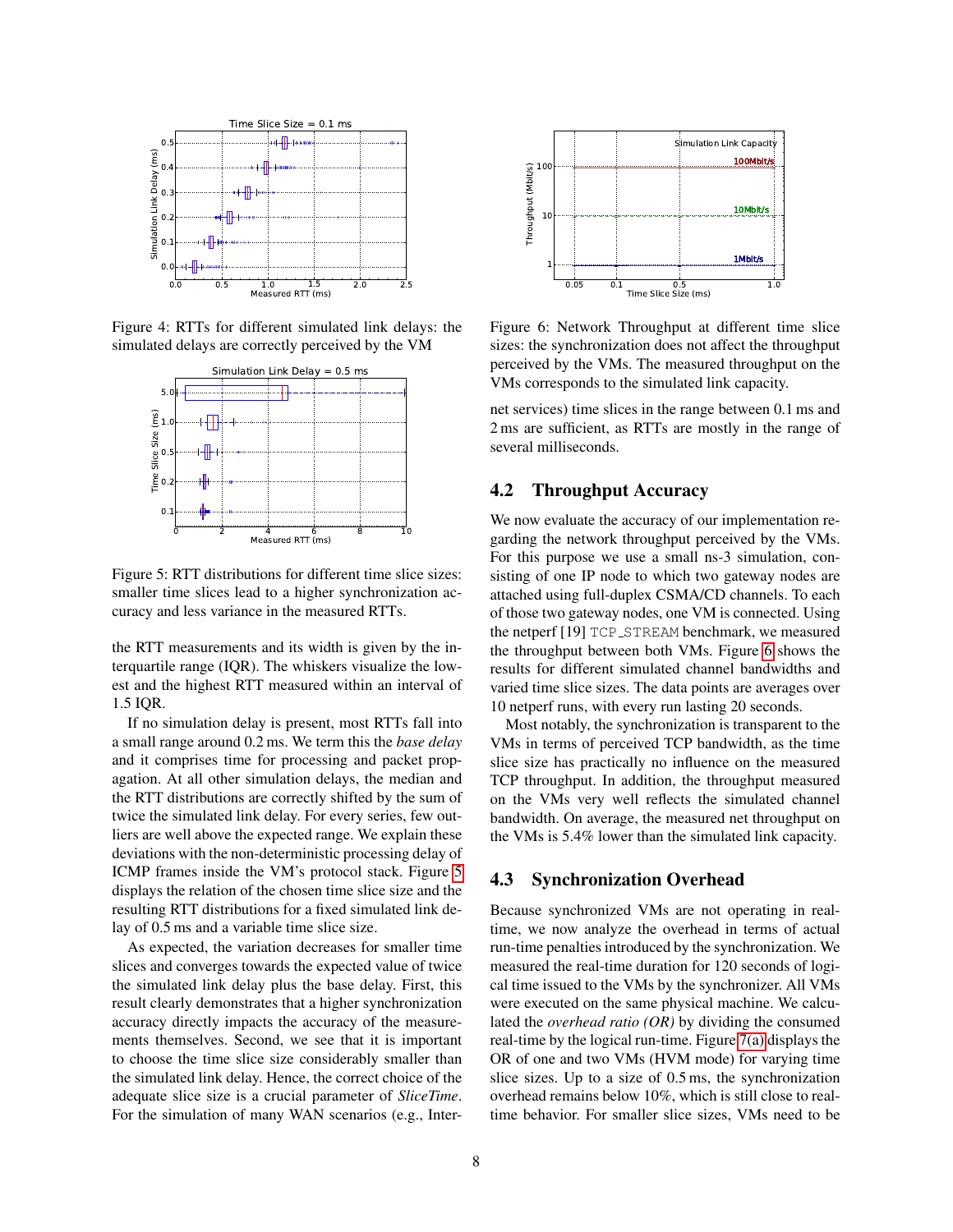<span id="page-8-0"></span>

(a) 1 to 2 synchronized virtual machines



<span id="page-8-1"></span>(b) 1 to 20 synchronized virtual machines

Figure 7: Overhead introduced at the VM at different synchronization levels: we observe less than 10% of runtime overhead for time slices greater than 0.5 ms. The overhead is linear in the number of VMs on one physical machine.

suspended and unpaused more frequently, and the messaging overhead increases. This leads to a higher OR.

The parallel execution of several VMs per physical machine is not the main objective of our work. Nevertheless, our implementation nevertheless facilitates such configurations. Figure [7\(b\)](#page-8-1) shows the OR also for a higher number of VMs. The increase of the OR is linear in the number of VMs for all time slice sizes. This is a straight consequence of our scheduling policy. Even if a system is equipped with multiple processors or cores, VMs are always executed in a pure sequential order. This is a limitation of our current implementation and we regard the parallel execution of multiple synchronized VMs as future work.

# 4.4 CPU Performance Transparency

One of the major reasons for the run-time efficiency of *SliceTime* is given by the fact that the VMs, once scheduled, are executed natively on the host machine instead of a full simulation of system hardware. While we have previously shown that the integration with the network simulation is accurate in terms of timing and network



<span id="page-8-2"></span>Figure 8: CoreMark CPU Benchmark score at different time slice sizes: For smaller time slices, the CPU performance of a VM decreases due to an increased amount of L2 cache misses. Please note the inverted y-axis on the right.

bandwidth, we now investigate the transparency of our VM implementation regarding the perceived CPU performance within a VM. In an ideal case, the perceived CPU performance of a VM would be invariant at different levels of synchronization accuracy.

In order to quantify the CPU performance of a VM, we executed CoreMark [34] inside the synchronized VM. CoreMark is a synthetic benchmark for CPUs and microprocessors recently made available by the Embedded Microprocessor Benchmark Consortium (EEMBC). It performs different standard operations, such as CRC calculations and matrix manipulations, and outputs a single CPU performance score. Figure [8](#page-8-2) shows the Core-Mark score for different time slice sizes. Most notably, the CPU performance is rather stable above time slices of 0.2 ms. For a time slice size of 0.1 ms, the impact of the synchronization still is less then 5%. However, for small values, the CPU performance decreases rapidly. At the highest measured accuracy level (0.01 ms), the Core-Mark score drops to about 73% of the score of an unsynchronized VM on the same hardware.

We further investigated this effect using OProfile [28] and its XenoProf [25] extension. By concurrently executing OProfile in the control domain while CoreMark was running inside the VM, we were able to trace internal CPU events caused by the VM. This way, we identified an increased amount of L2 cache misses to cause the observed performance degradation. As shown in Figure [8,](#page-8-2) the number of L2 cache misses is negatively correlated to the measured CoreMark scores. For smaller time slices, the CPU needs to be switched more frequently between the execution of the VM and the control domain, thus decreasing the efficiency of L2 caching. Although this is a conceptual issue, we argue that the effect is negligible for time slices down to 0.1 ms. This means that for the vast amount of application scenarios that will use larger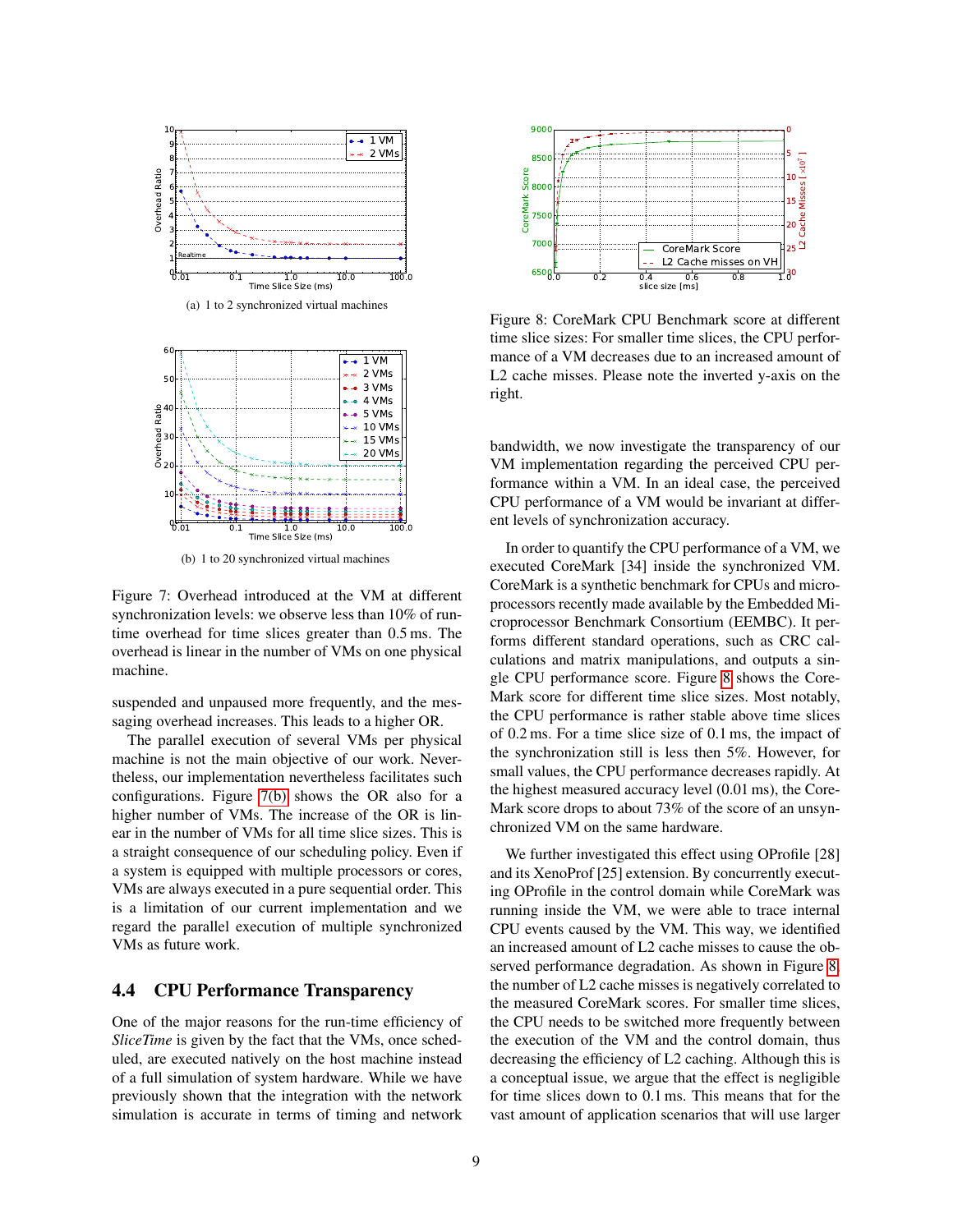

<span id="page-9-1"></span>Figure 9: Simple P2P Network: the simulation consisted of one VM and 15 000 simulated nodes (60 backbone nodes with 250 host nodes each)



<span id="page-9-2"></span>Figure 10: Throughput between VM and simulated hosts at different hopcounts

slices, this minimal performance reduction will have no negative influence on the produced results.

# <span id="page-9-0"></span>5 Applications

We now describe two typical use cases for *SliceTime*.

# 5.1 Simple P2P Network

A core motivation of our work is to enable large-scale network emulation setups on customary hardware. In order to stress our framework in this direction we first applied our framework to a large-scale WAN scenario in which 15 000 simulated nodes exchange data in a P2Plike fashion. Due to the simulation size and event load, the whole setup executes about 15 times slower than realtime. For this experiment we used just two of the four testbed machines (cf. Section [4\)](#page-6-0). One machine executed the VM infrastructure and the synchronizer while the simulation was running on the other one. Figure [9](#page-9-1) illustrates the two-tier topology we used, consisting of 60 interlinked backbone nodes, to which 250 host nodes each are attached via an access router. All host nodes act both as HTTP servers and HTTP clients, requesting a random number of 64kb data blocks from each other. To one of the access routers we connect one VM that runs a standard Linux distribution. The synchronization accuracy was set to 0.1ms. Using the standard curl commandline tool we measured the HTTP throughput between the virtual machine and simulated hosts at different hop distances (see Figure [10\)](#page-9-2). The observation of the throughput decreasing for higher hop counts is expected and rather straightforward. However, our point here is a different one. First, we achieve valid and consistent measurements on the VM despite both the simulation and the VM operating only at a fraction of wall-clock time. Second, this simple example shows that *SliceTime* enables one to evaluate real-world networking software in a largescale simulated context at low hardware and minor setup costs, especially if compared with equally sized physical testbeds or simulation hardware capable of executing the same simulation in real-time.

## 5.2 WiFi Software

*SliceTime* enables investigations of WiFi software for Linux in a fully isolated, deterministic and reproducible context. The 802.11 software is deployed on a set of VMs, while the network simulation models the wireless channel, the medium access control as well as potential node movement. In addition, the network simulation can optionally be used to also model other parts of the network, such as 802.11 access points, other mobile hosts or an arbitrary wide-area network connecting the 802.11 infrastructure. In the following, we briefly describe the 802.11 extensions of *SliceTime* before we use our framework to remodel a real-world field test of an AODV routing daemon for Linux.

#### 5.2.1 *SliceTime* 802.11 extensions

To enable WiFi support in *SliceTime* we designed a second data communication interface (cf. Section [3.2.1\)](#page-4-1). Figure [11](#page-10-0) illustrates its core components and layers. On the VM a loadable kernel module forms the *Slice-Time* device driver that provides a virtual WiFi interface. The device driver implements the 802.11 wireless extensions for Linux network devices. This makes the virtual WiFi interface look like a real wireless networking card. For example, commands such as iwconfig may be used to put the virtual WiFi device into monitor mode. The actual WiFi software may directly access this interface or rely on the Linux TCP/IP stack for its communication purposes. So-called WiFi gateway nodes represent the VMs inside the simulation. The WiFi gateway nodes perform all 802.11 MAC layer operations, for instance sending ACKs, that are normally carried out by WiFi hardware. A major benefit of this approach is that all communication events being sensitive to strict timing constraints remain in the simulation domain. Typically a relatively loose VM-simulation synchronization accuracy of 0.5ms and hence low overhead is sufficient for most *SliceTime* WiFi set-ups. By contrast, implement-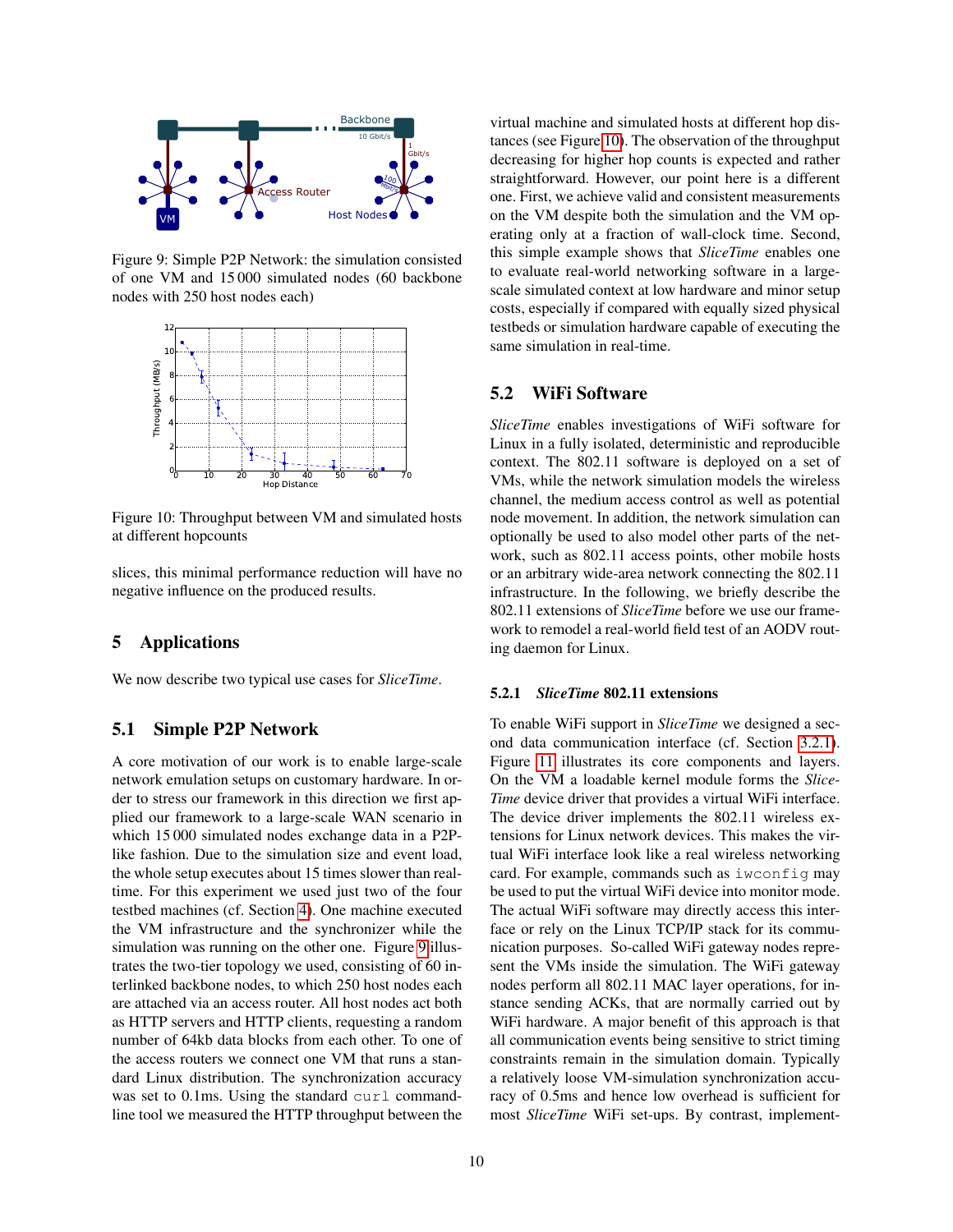

<span id="page-10-0"></span>Figure 11: *SliceTime* provides a virtual network device to the VMs that integrates with ns-3 at the MAC layer. This facilitates testing arbitrary WiFi and networking software with, for example, reproducible channel conditions and node movement.



<span id="page-10-1"></span>Figure 12: Real-World AODV experiment vs. remodeled *SliceTime* scenario: the hopcount distribution of received packets obtained from the scenario remodeled with *Slice-Time* well matches the hopcounts measured in the realworld scenario.

ing the MAC behavior in the driver would require a synchronization accuracy lower than the 802.11 inter-frame spaces (IFS). Despite the IFS being smaller than the maximum synchronization accuracy of *SliceTime*, the high messaging overhead for such tight intervals would also render such a design impractical.

Besides implementing the data exchange between the VM device driver and the ns-3 simulation model, the WifiEmuBridge also maps configuration actions such as triggered by iwconfig to corresponding operations in ns-3. In addition it is able to export packet-level statistics such as RSSI values to the software running on the VM using Radiotap packet headers. A more elaborate discussion of our ns-3 WiFi emulation extensions can be found in [38].

#### 5.2.2 AODV routing daemon study

We used *SliceTime* to remodel the AODV part of a realworld field test [13] in which different mobile ad-hoc network (MANET) routing protocol implementations were evaluated. In the original experiment volunteers on an athletic field carried around 33 laptops running an AODV daemon. The AODV routing daemon used the 802.11b ad-hoc demo mode for link layer communication. During the experiment the mobile nodes recorded both routing and traffic statistics as well as GPS traces to log the node mobility. Corresponding trace files are publicly available at the CRAWDAD repository [14]. To remodel the original experiment entirely in software using *SliceTime* we set up 33 VMs executing the AODV software bundled with the trace files from CRAWDAD. The AODV daemon was configured to use the virtual WiFi NetDevice of *SliceTime*. We implemented a corresponding simulation scenario in ns-3, which used the ns-3 log distance propagation loss model and random fading for modeling the wireless channel. In addition we extended ns-3 with a mobility model that reproduces the nodes' mobility according to the GPS traces. We only used one of our testbed machines for this experiment. It hosted all 33 VMs, the synchronizer and the ns-3 simulation. The synchronization accuracy was configured to 0.5 ms. Figure [12](#page-10-1) compares the AODV hopcount distributions of received packets for the real-world data and the corresponding remodeled scenario. The hopcounts measured using *SliceTime* well match the observations from the real-world field test. We also determined the average packet delivery ratio (PDR) for the real-world experiment and the emulated scenario. From the CRAWDAD traces we calculated the avg. PDR to be 42.10% for the real-world AODV experiment. In our remodeled scenario the avg. PDR amounts to 46.39%.

There will always be differences between real-world measurements and observations taken with systems such as *SliceTime*. This is a direct consequence of the disparity between the real world and the environment modeled in software. The 802.11 model of ns-3, for example, is relatively sophisticated and quite accurately reproduces the behavior of the 802.11 MAC and PHY layers. However, there are many factors that are not considered by our remodeled scenario, like antenna characteristics or even a hypothetical nearby microwave that could have influenced the real-world measurements.

Nevertheless, this use case shows that *SliceTime* is well able to provide a testing environment for 802.11 software that delivers results being close to reality. Repeating real-world experiments like the one conducted by Gray [13] is costly and often challenging due to continually changing conditions, for example, regarding the wireless channel. By contrast, *SliceTime* allows one to ar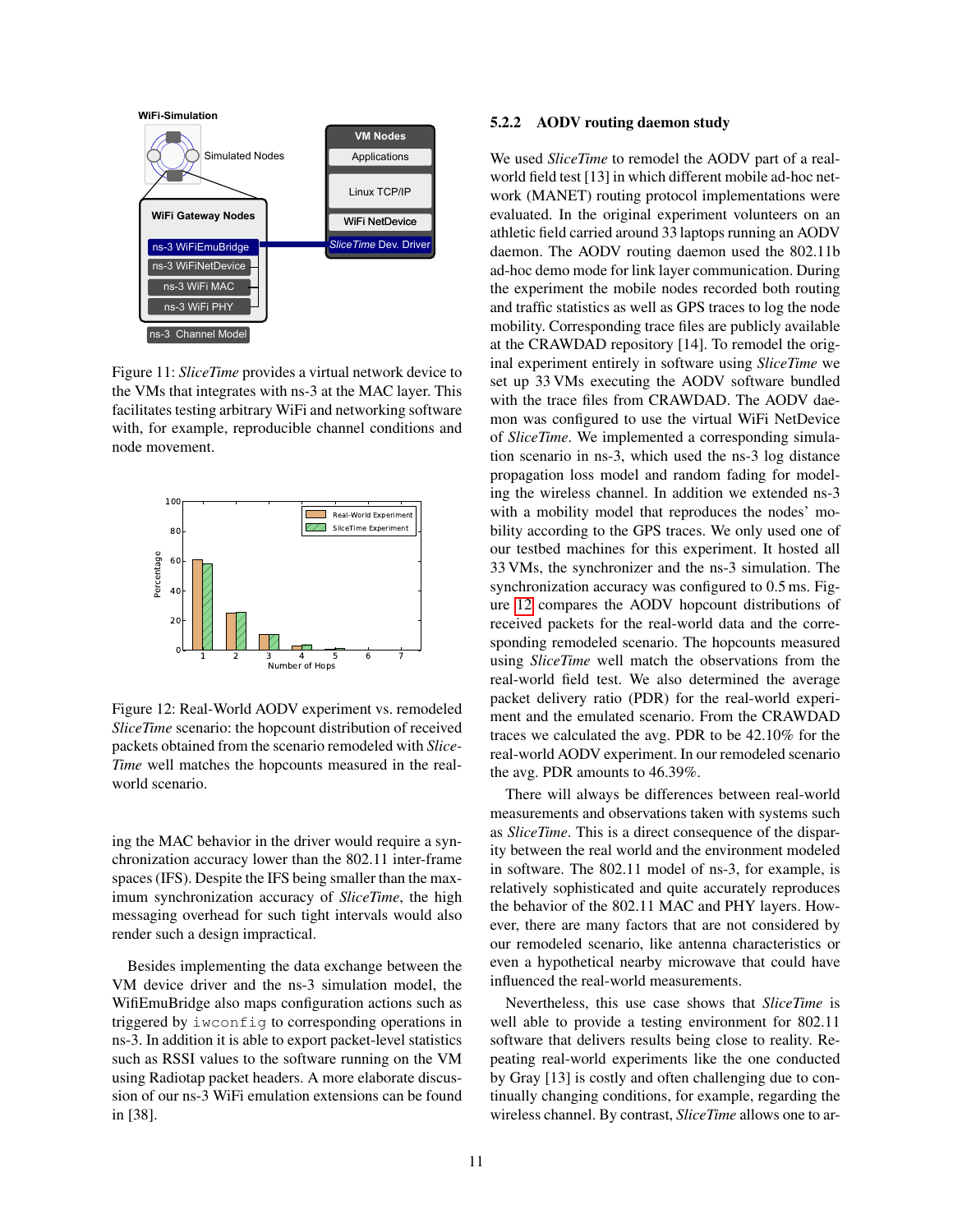bitrarily modify and rerun WiFi software experiments at the push of a button. *SliceTime* is also cost effective compared to the hardware costs and manpower requirements of the original experiment. While the original experiment involved around 40 volunteers and the same number of laptops, with *SliceTime* the same experiment can be conducted on one desktop PC.

## <span id="page-11-0"></span>6 Related Work

Early contributions [1, 17, 30, 36] in the field of network emulation focus on opaque network emulation in which physical network systems are connected to an emulation engine that models the network propagation. The model affects the packet flow, either by introducing delay, jitter, bandwidth limitations, or packet errors. Later contributions extend this methodology for the emulation of Internet paths [31] or use real-world measurements [5] for accurately reproducing the behavior of large-scale networks. Opaque network emulation is an effective method to investigate the impact of network propagation characteristics on protocol performance. However, because all communicating peers are physical systems, the analysis of large-scale scenarios (e.g., P2P and overlay networks) with many hosts is difficult.

Protocol-aware network emulation was introduced by Fall [10], proposing the combination of real network systems and discrete event-based simulations. This implementation has been improved later in terms of timing accuracy [24]. Protocol-aware emulation features also exist for other event-based network simulators [35]. All of these implementations are subject to potential simulation overload. Kiddle [21] used massive computing power in form of hardware to increase the execution speed of the simulation to circumvent this problem. While this works up to a certain point, our aim is in the opposite direction of slowing down the real system, saving on hardware expenses and setup complexity.

Erazo et al. recently proposed SVEET! [9], a hybrid TCP evaluation environment that integrates Xen-based VMs with an SSFNET [8]-based emulation engine. Although SVEET! involves a mechanism to cope with simulation overload, it differs significantly from our work. In order to match the execution speed of both the VMs and the emulation engine, SVEET! utilizes a static time dilation factor (TDF). The TDF is used to throttle down the speed of both the simulator and the VMs to the worstcase run-time performance of the emulation engine. The main drawback here is the need to correctly choose the TDF beforehand. If the chosen TDF is too large, the run-time is increased without any benefit due to underutilization of system resources. If the chosen TDF is too small, simulation overload and time drifts can occur, leading to flawed results. In contrast, our approach does not statically throttle the execution speed of any component by a constant factor. Moreover, the conservative barrier algorithm used in our work limits the drift of all components to the duration of one time slice.

Different virtualization-based opaque network emulation approaches have been discussed over the past years. ENTRAPID [16] executes multiple instances of the FreeBSD network stack in the user space. These virtual network kernels (VNKs) are wired together and form a network emulation environment. As the VNKs are executed simultaneously and operate in wall-clock time, this limits the scalability of this approach. dONE [4] proposes the virtualization of time to address this problem. Despite this similarity *SliceTime* differs significantly from both dONE and ENTRAPID: first, neither dONE nor ENTRAPID integrate software prototypes with an event-based network simulation at all. By contrast, *SliceTime* relies on ns-3 as emulation backend. This enables the set-up of emulation scenarios that access all models and features of the network simulator. Second, in opposition to *SliceTime*, neither dONE nor ENTRAPID allow the investigation of entire network protocol stacks, as both draw the line between the emulation environment and software prototypes right at the socket layer. Diecast [15] and Time Jails [12] facilitate the setup of a network emulation testbeds solely based on virtual machines. The main advantage compared to the aforementioned systems is that they allow one to execute unmodified software and protocol stacks. Both are an attractive option for real-world experiments in which the number of nodes exceeds the quantity of physical hosts of a testbed. In addition, Diecast not only scales time, but also the performance of system components to accurately model a realistic hardware behavior profile. *SliceTime*, by contrast, follows a different goal. Instead of virtualizing time to increase the capacity of a physical testbed, we employ it for synchronizing a VM with a network simulation that forms the emulation engine. This has two advantages. First, using a network simulator as backend allows us to put concepts such as virtual node mobility into action, which is not possible with neither DieCast nor Time Jails. Second, the scalability of the simulator opens up the possibility of implementing large-scale emulation scenarios that could not be realized using VMs alone without taking up much higher hardware resources.

Emulab [42] is a well-established large network testbed allowing for the evaluation of networked software in different communication environments. Its main strength is the ability to specify network scenarios using a configuration file which Emulab maps to the testbed hardware. In order to reproduce the characteristics of networks of many kinds, Emulab also employs opaque network emulation between the testbed nodes. In direct comparison with *SliceTime*, Emulab achieves its flexibil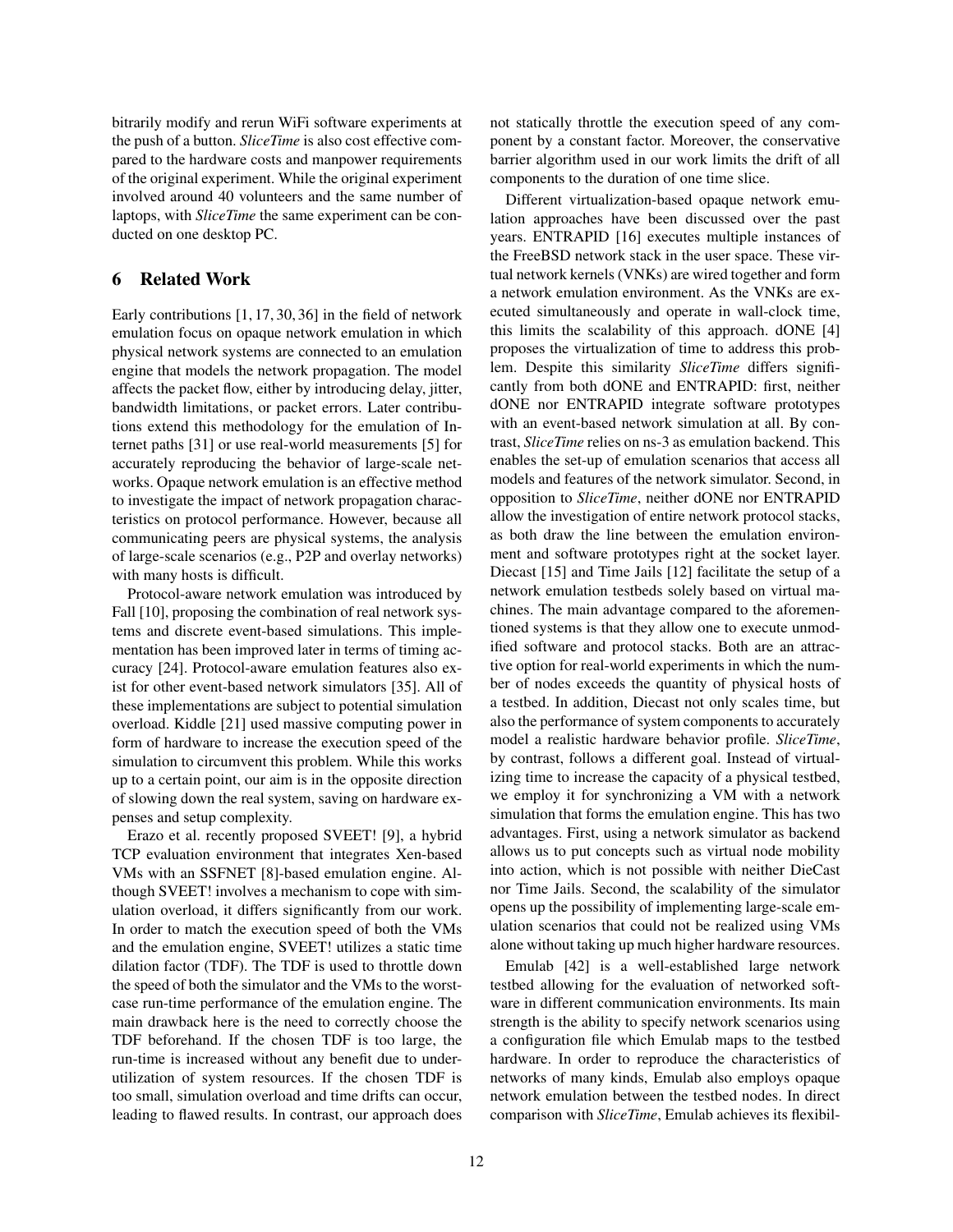ity by incorporating a huge amount of networked computers, network infrastructure as well as auxiliary components. We admire the efforts and achievements of its creators in this regard. *SliceTime* instead aims at providing a flexible and scalable network experimentation and evaluation platform with very modest hardware requirements. This is reflected in our evaluation which at most required two Desktop PCs to carry out the large-scale WAN experiment. We achieve this goal by scaling execution time and by modeling large parts of the scenario using the ns-3 simulator. On one hand the use of a simulator limits the possible degree of realism due to discrepancies between the real world and the corresponding simulation models. On the other hand relying on a simulation allows the construction of "virtual network testbeds" that are not dependant on the availability of physical hardware or real network infrastructure.

Wireless network emulation tools, such as the CMU Emulator [20], interconnect antenna connectors of standard wireless network hardware via cables. Complex hardware, mostly based on FPGAs and DSPs, is used to model the wireless channel. While this enables a quite realistic emulation, it requires complete physical hardware for each station. There is also number of pure softwarebased wireless network emulation tools. Most of them, such as [26, 29, 43], only mimic the propagation of packets on the wireless link and do not support simulated wireless stations. A few wireless network emulation systems [22,32,33] are based on event-based network simulators. They share some similarities with the WiFi extensions of *SliceTime*, but differ significantly in the way they interface the software prototypes with the 802.11 simulation. In [22,32] the 802.11 simulation model is integrated with the software at the IP layer, which prevents investigations of 802.11 software using a different routing protocol than IP. VirtualMesh [33] bridges the gap between the simulation and the WiFi software at the MAC layer, but requires the modification of all applications making use of the wireless extensions. By contrast, the 802.11 add-ons of *SliceTime* introduce a clean cut between the simulation and the prototypes at the MAC layer. This enables arbitrary WiFi software for Linux to be evaluated without any changes to the software.

# <span id="page-12-0"></span>7 Conclusion

In this paper we presented *SliceTime*, a platform for scalable and accurate network emulation. *SliceTime* enables the detailed analysis of protocol implementations and entire instances of operating systems inside simulated networks of arbitrary size. We achieve this goal by matching the execution speed of software prototypes encapsulated in virtual machines to the run-time performance of the event-based simulation. Our evaluation has shown that *SliceTime* is accurate as it integrates network simulations of any size with VM based prototypes regarding timing and network bandwidth in a transparent way.

*SliceTime* is resource efficient. We model large parts of the experiment with a simulation and match its overall execution speed to the available hardware resources. This makes it possible to conduct large-scale network emulation studies with very moderate hardware costs, especially if compared to equally sized physical testbeds.

*SliceTime* opens up new application areas for network emulation. In the past, only event-based simulations executing in real-time could form a basis for network emulation. This is not true for the vast majority of network simulations. For example, the computation complexity of 802.11 channel models so far hindered the use of network emulation for larger WiFi scenarios. By eliminating this burden of real-time execution, *SliceTime* allows any simulation to be used for network emulation. We have demonstrated that this extends the applicability of network emulation to large-scale WAN and 802.11 scenarios. As we believe that *SliceTime* will be useful for a number of researchers and developers, we have made the source code available to the public. It can be downloaded at [http://www.comsys.rwth-aachen.](http://www.comsys.rwth-aachen.de/research/projects/slicetime) [de/research/projects/slicetime](http://www.comsys.rwth-aachen.de/research/projects/slicetime).

## Acknowledgements

We express our gratitude to our shepherd Remzi Arpaci-Dusseau and our anonymous NSDI reviewers for their valuable and helpful comments. We also greatly thank Martin Lindner and Suraj Prabhakaran for conducting additional measurements and Simon Rieche and Stefan Götz for many fruitful discussions. This research was partially funded by different DFG grants and the UMIC excellence cluster, DFG EXC 89.

### References

- [1] ALLMAN, M., AND OSTERMANN, S. ONE: The Ohio Network Emulator. Technical Report TR-19972, Ohio University, 1997.
- [2] AVVENUTI, M., AND VECCHIO, A. Application-level network emulation: the emusocket toolkit. *Journal of Network and Computer Applications 29*, 4 (2006), 343–360.
- [3] BARHAM, P., DRAGOVIC, B., FRASER, K., HAND, S., HARRIS, T., HO, A., NEUGEBAUER, R., PRATT, I., AND WARFIELD, A. Xen and the art of virtualization. In *Proc. SOSP'03* (Bolton Landing, NY, USA, Oct. 2003), ACM.
- [4] BERGSTROM, C., VARADARAJAN, S., AND BACK, G. The distributed open network emulator: Using relativistic time for distributed scalable simulation. In *Proc. PADS'06* (May 2006), pp. 19–28.
- [5] CARSON, M., AND SANTAY, D. NIST Net: A Linux-based network emulation tool. *ACM Comp. Commun. Rev. 33*, 3 (2003), 111–126.